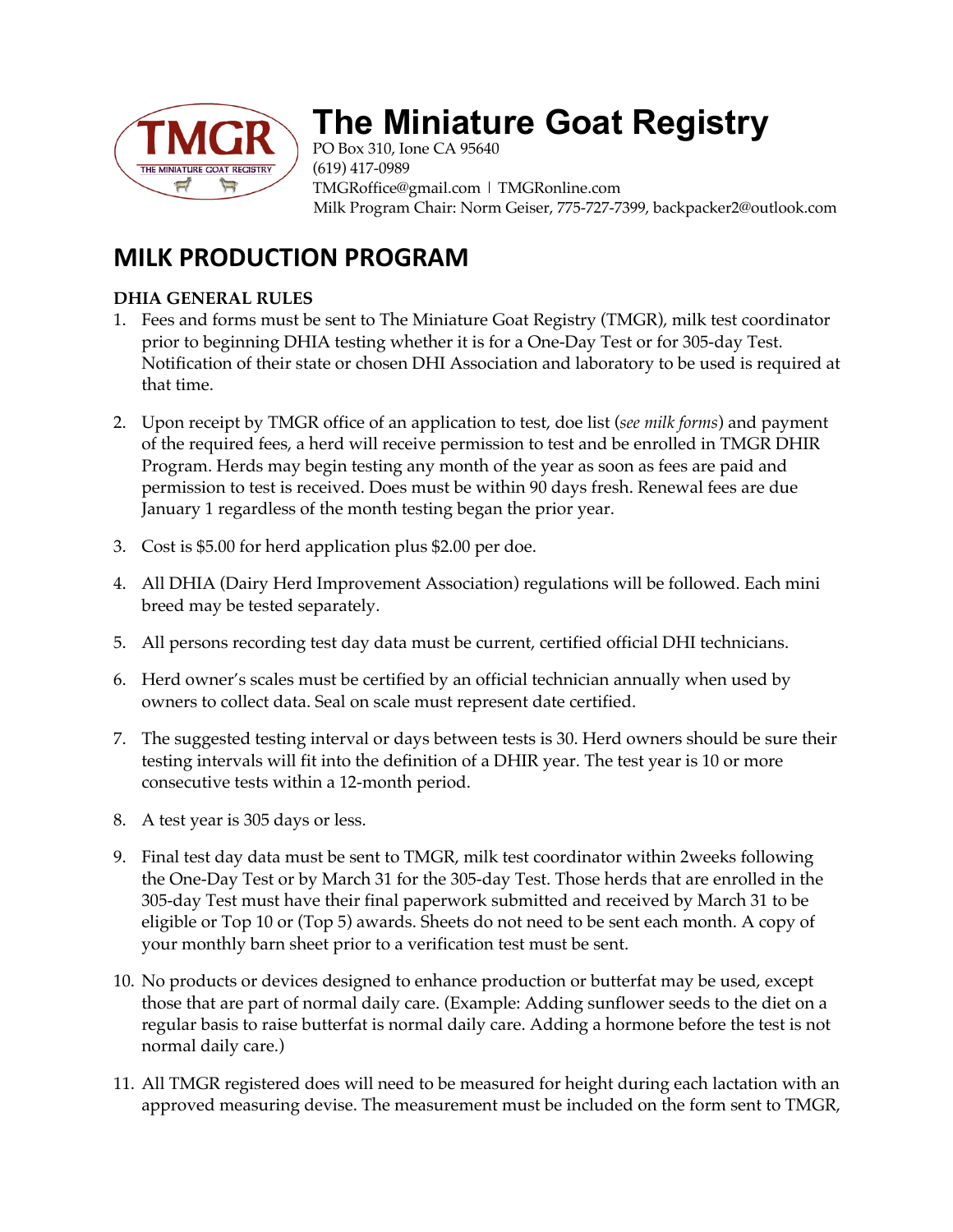(*see milk forms*) milk test coordinator. This includes those participating in a One-Day Test. The doe must be measured at the highest point of the withers, in 'show stance', with head up and all four legs squarely beneath her. Measurement must be taken by an official, certified DHI technician, vet or TMGR judge with no financial interest in the animal.

- 12. Both tattoos and/or microchip information must match does registration papers.
- 13. A Production Star (\*D) will be earned according to the Chart below.

| AGE     | MILK/LB | <b>BUTTERFAT/LB</b> |
|---------|---------|---------------------|
| 2.00    | 990     | 44.5                |
| 2.01    | 994     | 44.7                |
| 2.02    | 998     | 44.9                |
| 2.03    | 1002    | 45.1                |
| 2.04    | 1006    | 45.3                |
| 2.05    | 1010    | 45.5                |
| 2.06    | 1014    | 45.7                |
| 2.07    | 1018    | 45.9                |
| 2.08    | 1022    | 46.1                |
| 2.09    | 1026    | 46.3                |
| 2.10    | 1030    | 46.5                |
| 2.11    | 1034    | 46.7                |
| 3.00    | 1038    | 46.9                |
| 3.01    | 1042    | 47.1                |
| 3.02    | 1046    | 47.3                |
| 3.03    | 1050    | 47.5                |
| 3.04    | 1054    | 47.7                |
| 3.05    | 1058    | 47.9                |
| 3.06    | 1062    | 48.1                |
| 3.07    | 1066    | 48.3                |
| 3.08    | 1070    | 48.5                |
| 3.09    | 1074    | 48.7                |
| 3.10    | 1078    | 48.9                |
| 3.11    | 1082    | 49.1                |
| 4.00    | 1086    | 49.3                |
| 4.01    | 1090    | 49.5                |
| 4.02    | 1094    | 49.7                |
| 4.03    | 1098    | 49.9                |
| 4.04    | 1102    | 50.1                |
| 4.05    | 1106    | 50.3                |
| 4.06    | 1110    | 50.5                |
| 4.07    | 1114    | 50.7                |
| 4.08    | 1118    | 50.9                |
| 4.09    | 1122    | 51.1                |
| 4.10    | 1126    | 51.3                |
| 4.11    | 1130    | 51.5                |
| $5.00+$ | >1134   | >51.7               |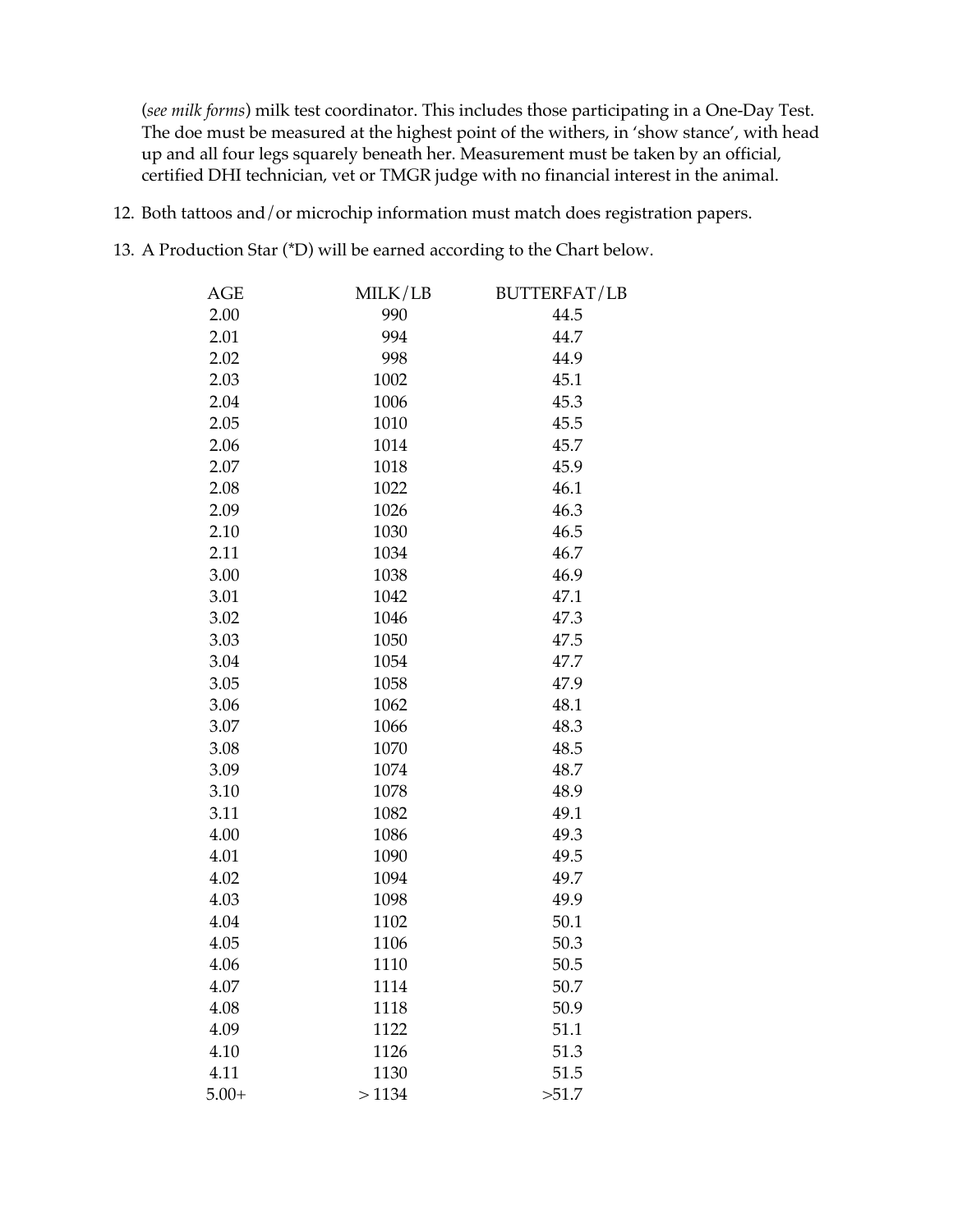- 14. TMGR will recognize the Top 10 production records each year provided a minimum production is met. All breeds will be combined unless there are more than 25 does of a Mini breed on test. If more than 25 does of a single Mini breed are on test, a Top 5 of that Mini breed will also be recognized.
- 15. All Top 10 does (or Top 5) shall have a verification test conducted by a different supervisor. The rules for a verification test will be the same as for a One-Day Test.
- 16. A Production Certificate will be issued to any doe qualifying for a Production Award. It must be requested by owner and a \$3.50 fee paid before certificate will be processed.
- 17. Herd owners enrolled in TMGR DHIR program grant permission to TMGR the right to publish records of animals that receive TMGR Awards. Also, all participants will allow pertinent information gathered to be used to establish a DHI database.
- 18. TMGR reserves the right to rule on any other matters related to TMGR DHIR testing program not covered in these rules.
- 19. Types of Testing
- 1. The following testing types are approved by TMGR: a. **Standard test (CODE 20)** - A certified Supervisor test herd each month, taking AM and PM weights and samples 12 hours apart.

b. **Group test** - Conducted like a Standard test except the Supervisors are on of a group of at least 3 people who test each other's herd's alternate months. All Supervisors must be official, certified testers.

c. **EOM (Every – Other – Month)** (CODE 00)-Owner tests and samples one month, Supervisor tests alternate months. Owner sends barn sheets to the lab on their alternating month. Samples are taken as in a Standard Test. This method will not be considered for Top 10 or (Top 5) awards.

d. **AM/PM (CODE 02)** - Owner and Supervisor share testing and sampling, alternating AM and PM, each month, throughout lactation. Three recorded weights per test.

e. **Owner Sampler (CODE 40)** - Owner weighs and samples milk each testing. Owner must be certified as a tester.

f. **3 One Day Tests for AR** (Advanced Registry). A doe receiving 60 points on 3 different one- day tests held in the same year may qualify for an Advanced Registry Certificate if one test is held between 15 to 90 days since fresh, the second is held between 91 to 211 days since fresh, and the third is held between 212 to 305 days since freshening.

g. **One day test – see next page**.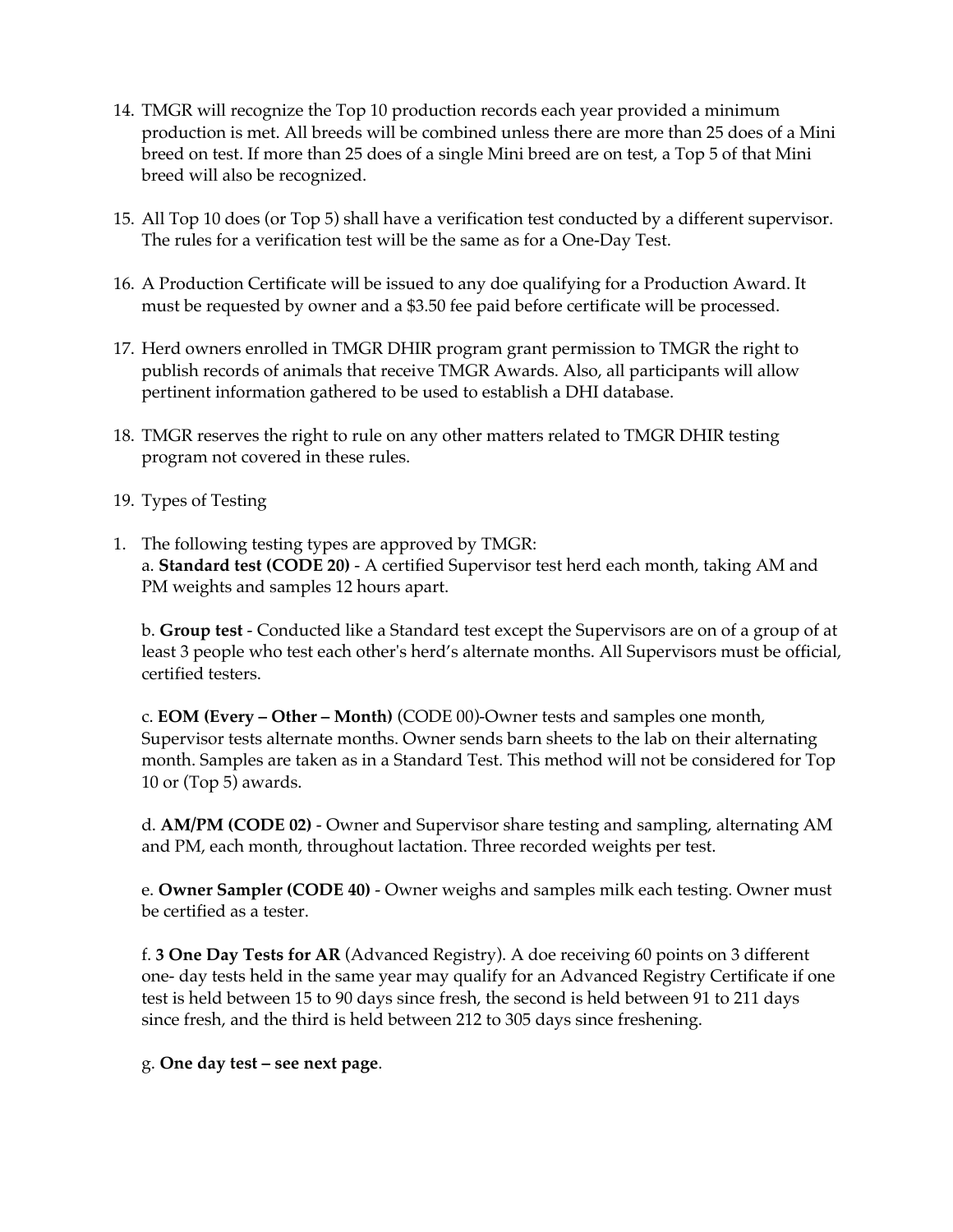- 2. All plans; except the One Day Test, Standard, Group and 3 One-Day Tests require a verification test.
- 3. If verification test results deviate more than 5% from the previous month a 2nd verification may be required.
- 4. Verification Tests will be more than 60 days and less than 150 days from kidding.
- 5. When completing your VT, fill out a "Doe Data Sheet" checking "Verification Test" at the top of the page and send with your samples to the Lab.
- 6. When VT results are received from the Lab, please forward to the TMGR Milk Director.

### **ONE-DAY TESTS**

- 1. Only official certified DHI technicians may preside over a One-Day Test. Note\* DHI testing technician fees may apply.
- 2. The doe must be on the premises where the test is held during the entire period of the test. Both tattoos and/or microchip information must match does registration papers.
- 3. Three milk outs will be conducted. The first is a check with no samples taken. Weights will be recorded, but not used to figure final score.
- 4. Samples and weights will be taken from the second and third milk outs. These will be used to figure final score.
- 5. Each milk out will be 12 hours apart.
- 6. Weights and samples must be sent to a DHI lab for butterfat testing.
- 7. The original result sheet from DHI will be sent to TMGR, milk test coordinator within two weeks of the One-Day Test.
- 8. Each doe will be officially measured by a predetermined official prior to the first milk out. Each doe must be measured at the highest point of the withers, in 'show stance', with head up and all four legs squarely beneath her, using an approved measuring devise. The measuring must be done by a current, approved DHI certified technician, vet or a certified TMGR judge with no financial interest in the animal.
- 9. Calculating Days Since Freshening: Count the number of days starting with the first day in milk (the day after the doe kids/freshens) to, and including, the date of completing the test (i.e., when the 2nd sample is collected (24-hour milking).
- 10. A score of 60 points (figured to the thousandth place, rounded to the nearest whole number) will be required to receive a Production Star (\*D).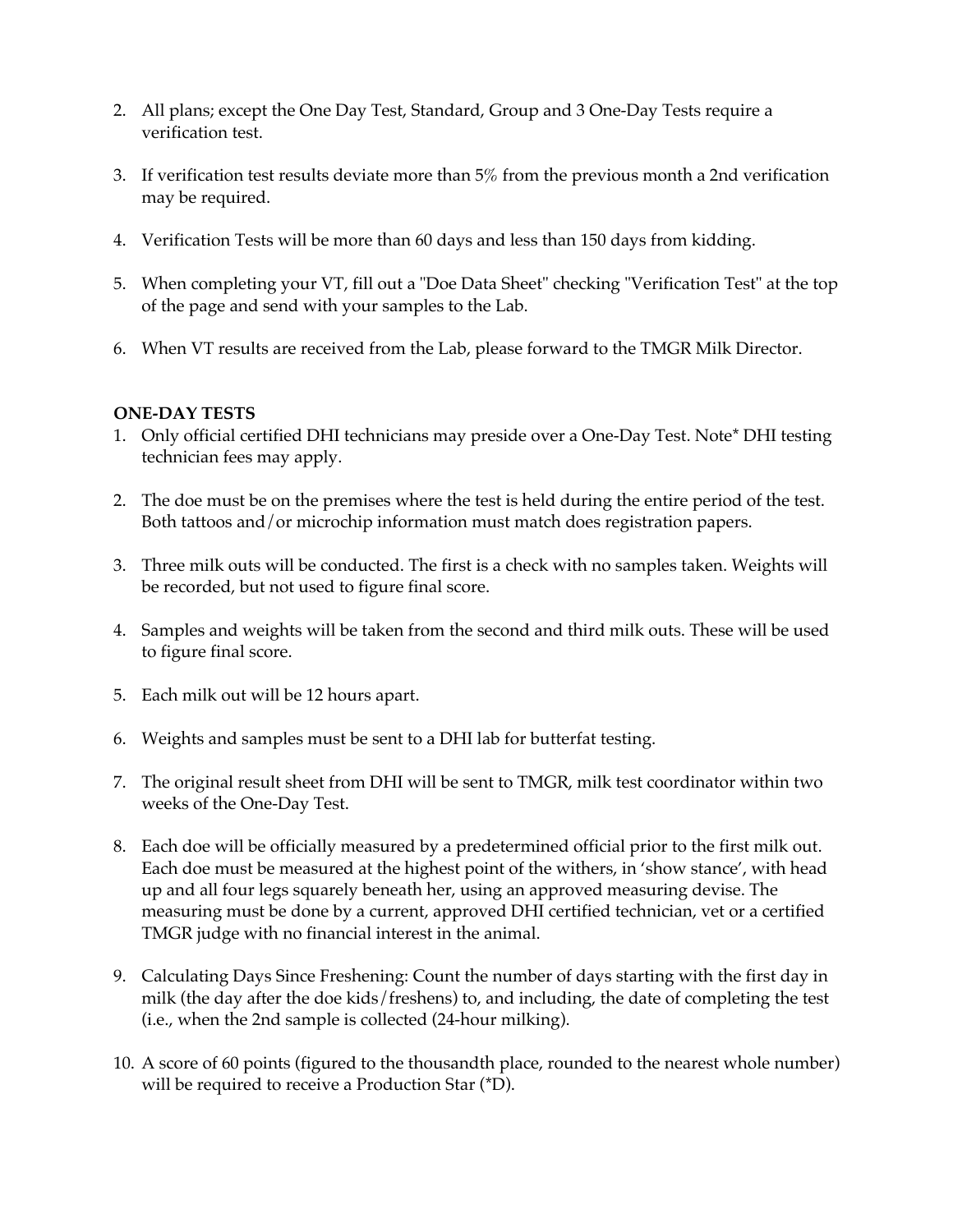- 11. Scores will be figured on the following formula:
	- a. Multiply pounds of milk by 5.55
	- b. Multiply pounds of milk by butterfat percent, times 1.11
	- c. Multiply days since freshening by .0555 (maximum points allowed for days in milk is 19.98.)
	- d. Combined totals from a. b. and c. designates final score.

Example: a doe fresh 50 days with 5.8 pounds of milk at 4.8% butterfat:

a.  $5.8 \times 5.55 = 32.19$ 

- b.  $5.8 \times 4.8 \times 1.11 = 30.902$
- c.  $50 \times 0.0555 = 2.775$

d.  $32.190 + 30.902 + 2.775 = 65.867$  (rounded to 66) Doe receives a star.

12. A Production Certificate will be issued to any doe qualifying for a Production Award (\*D). It must be requested by owner and a \$3.50 fee paid before certificate will be processed.

#### **ADVANCED REGISTRY**

- 1. A doe on 305 milk test that meets or exceeds the requirements for lbs. of milk and/or Butterfat, will receive an AR\*D designation.
- 2. A single One-Day Test will not qualify a doe for Advanced Registry.
- 3. A doe receiving 60 points on 3 different One-Day Tests held in the same year may qualify for an Advanced Registry Certificate if one test is held between 15 to 90 days since fresh, the second is held between 91 to 211 days since fresh, and the third is held between 212 to 305 days since freshening. (See rule 9 above for calculating days since freshening).

#### **INHERITED PRODUCTION STARS**

- 1. TMGR will accept all production titles, including those of the foundation animals, provided TMGR's requirements were met. A copy of the Lab Report must be sent to the Registrar and Milk Program Director when registering Does with Milk Stars.
- 2. Does may have multiple stars. If the daughter of a star dam earns a star, the daughter becomes a two star dam, each generation in an unbroken line would add a star number. So, the fourth doe in the line receiving a star would be a 4\*D.
- 3. A buck inherits a star(\*S) if his dam earned her AR or star, and his sire is either a star or a plus buck.
- 4. A buck may inherit a star (\*S) if both his dam and his sire's dam have earned stars.